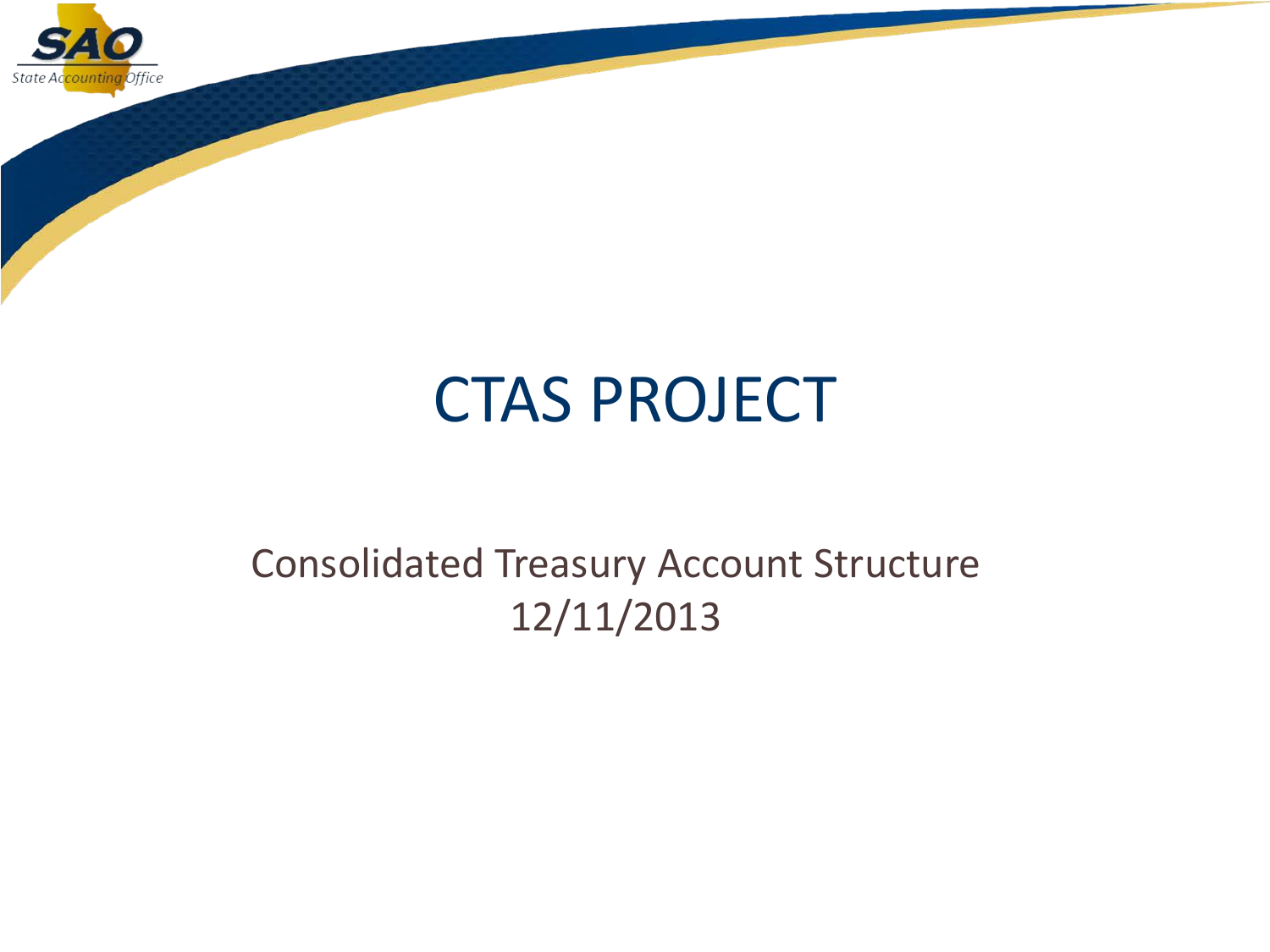# UPDATES/REMINDERS

- Outstanding Checks
- Paper Check vs. ACH
	- Pay via ACH Where Possible
	- Convert Vendors to ACH
	- Spreadsheet for November Sent
- CTAS Webpage
	- Critical Dates Posted
- Vendor Communication Banking Change
- TeamWorks Security
- Account 262001
- Cash Management Policy and Funding Process

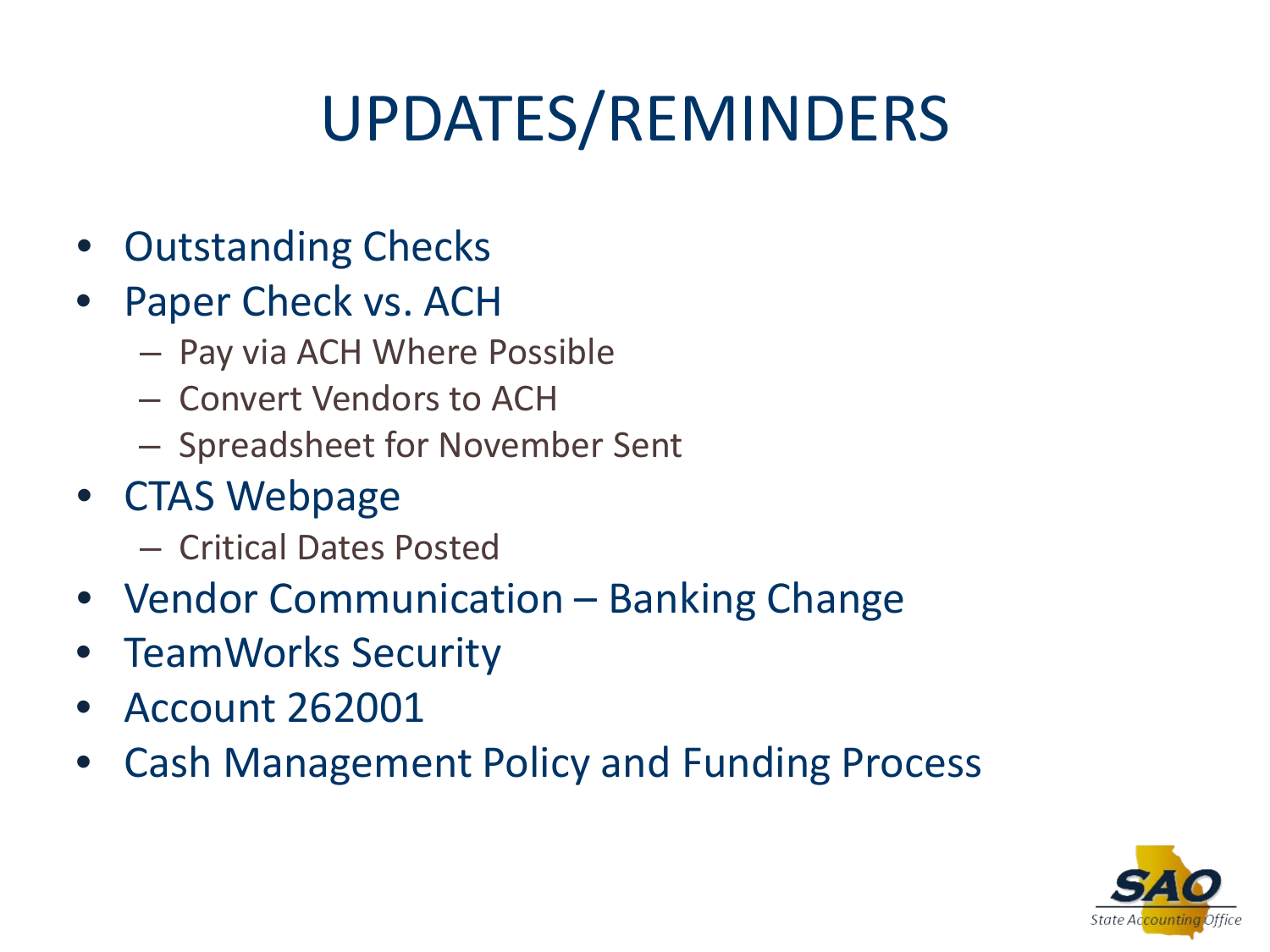### PROCESS CHANGES

#### • A/P Handling Codes

- AG Code No Longer Available
- A/P Paper Checks
- Offline Interfaces
- "Other" Bank Accounts
- State Allotments
	- A/R Distribution Codes
	- Template
- Revenue Collections
	- ARIS
	- Voucher Creation

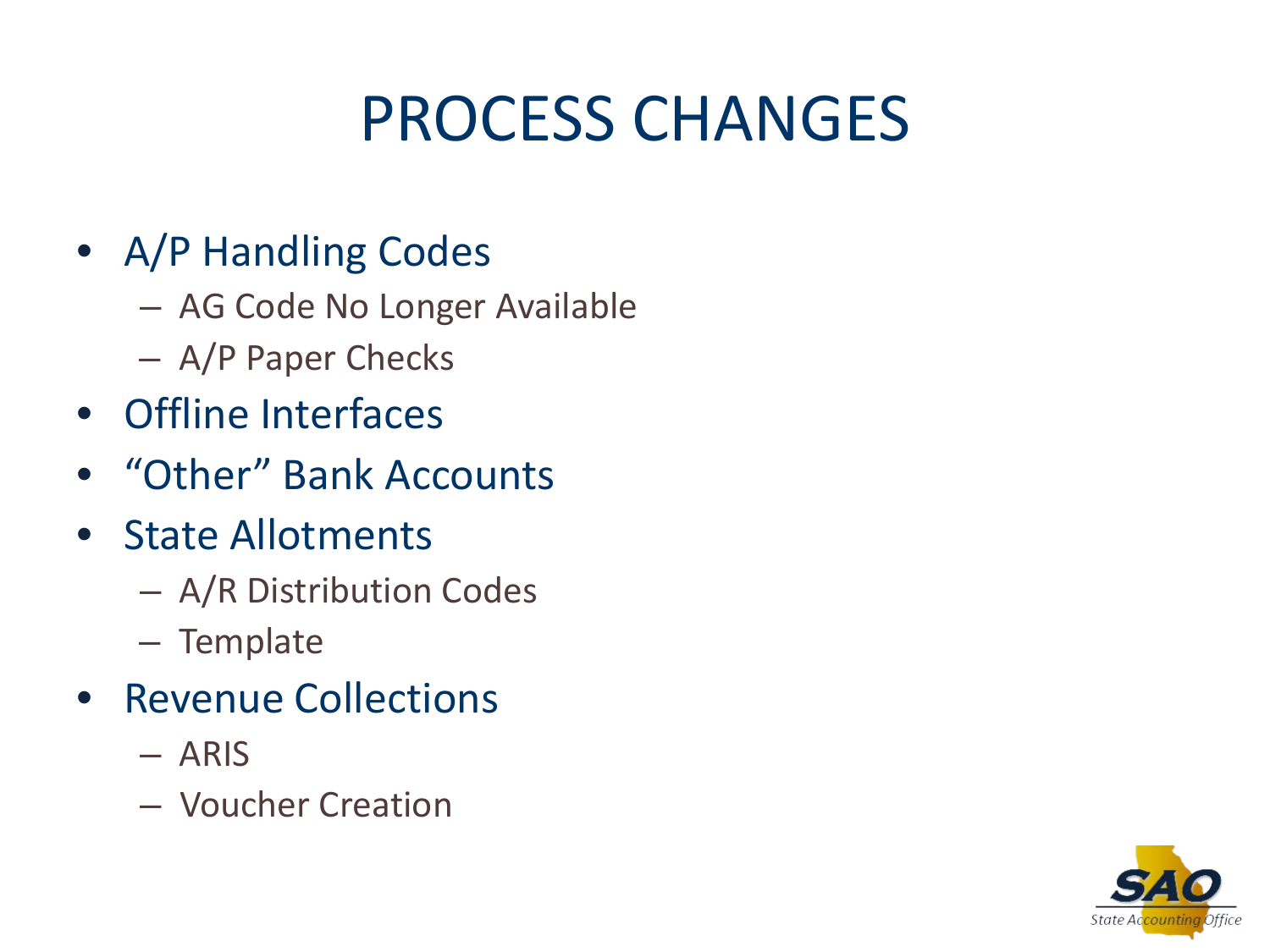## CTAS ACCOUNT INFORMATION

### • General Ledger Account

– One G/L Account

– Account 101200 – Cash In Banks Operating Account JPM

### • TeamWorks

- Bank 3300
- Account 1000
- J.P. Morgan Chase Account Information
	- Project Charter

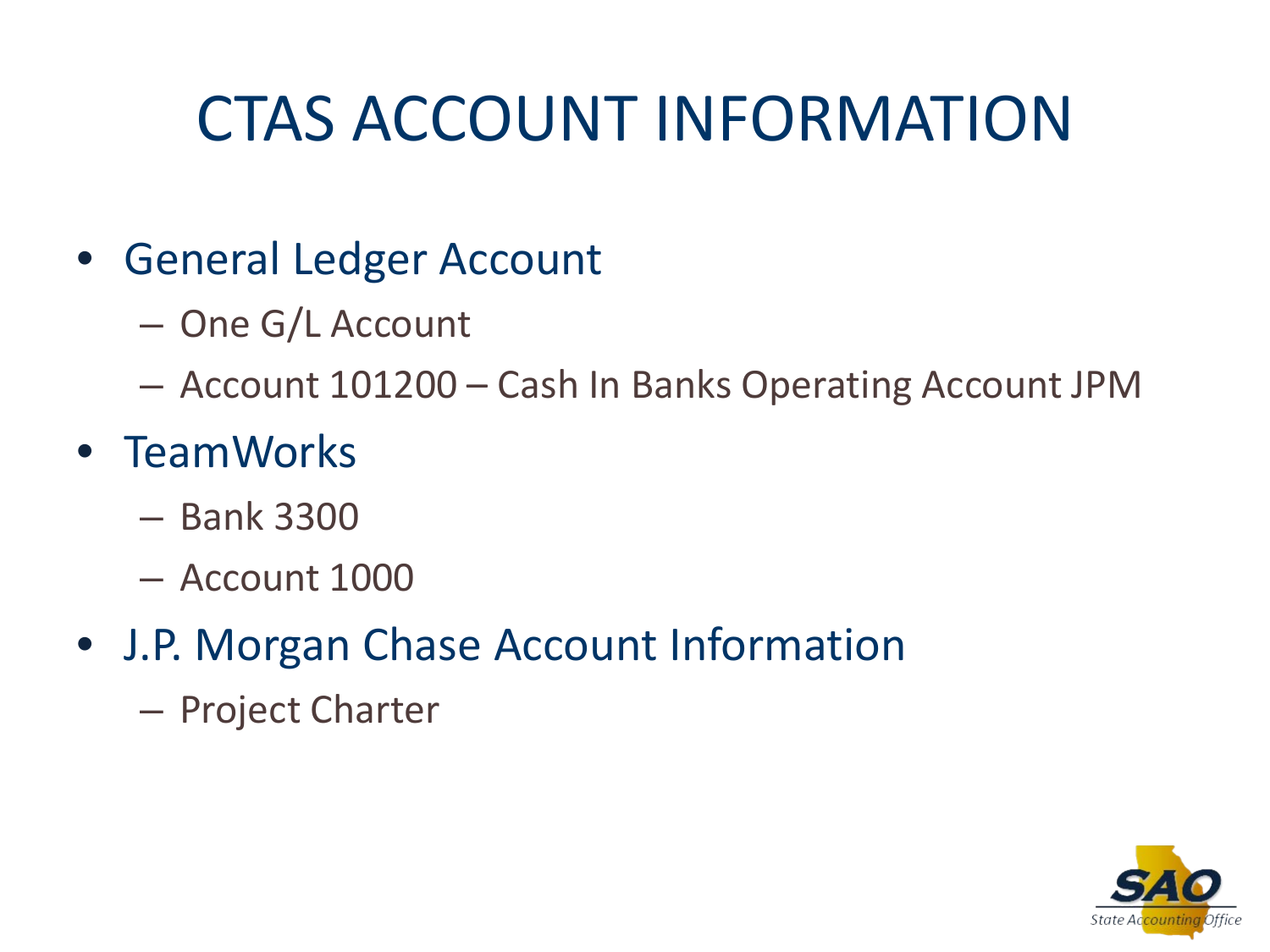# TRAINING/TIMELINE

- Business Process Training January 8th 9th
	- Pay Cycles
	- Payment Cancellation
	- State Allotment Process
	- Revenue Collections Process
	- Cash Management Report/Funding
- Business Process Training February (TBD)
	- Bank Reconciliation
- User Acceptance Testing (UAT)—January 15th 17th
- J.P. Morgan Chase
	- Online Access Training
	- Image Deposit Direct Training
- Go-Live—February 3, 2014